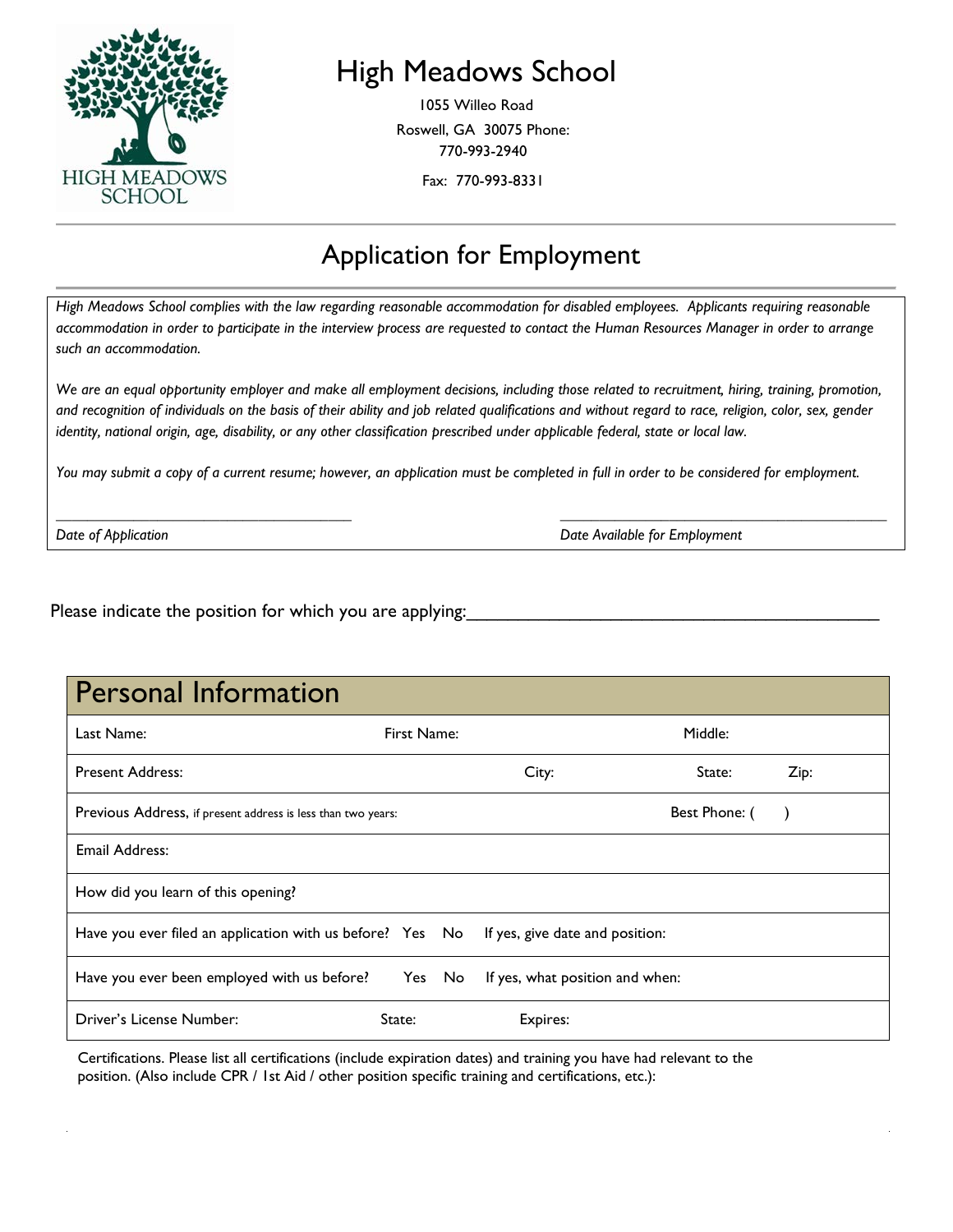# Education – All Applicants

If offered employment by High Meadows School, faculty members, business staff and all Directors MUST furnish an official copy of all college transcripts.

| Name of School                                        | Location | Academic Major | Degree Received |
|-------------------------------------------------------|----------|----------------|-----------------|
| (High School)                                         |          |                |                 |
|                                                       |          |                |                 |
| (Undergraduate)                                       |          |                |                 |
|                                                       |          |                |                 |
| (Graduate)                                            |          |                |                 |
|                                                       |          |                |                 |
| (Graduate, Ph.d or Other)                             |          |                |                 |
|                                                       |          |                |                 |
| (Technical/Vocational)                                |          |                |                 |
| Teaching Certification: Yes No                        |          |                |                 |
| If yes, what state, type, number and expiration date: |          |                |                 |
|                                                       |          |                |                 |

# Teaching or Employment References

Please give three references, two who are not related to you but were former or current employers or persons who could discuss your ability to succeed in the position for which you are applying. One reference may be a personal reference (please indicate such.)

| Name of Reference | Position/Relationship | Phone | Email |  |
|-------------------|-----------------------|-------|-------|--|
|                   |                       |       |       |  |
|                   |                       |       |       |  |
|                   |                       |       |       |  |
|                   |                       |       |       |  |
|                   |                       |       |       |  |
|                   |                       |       |       |  |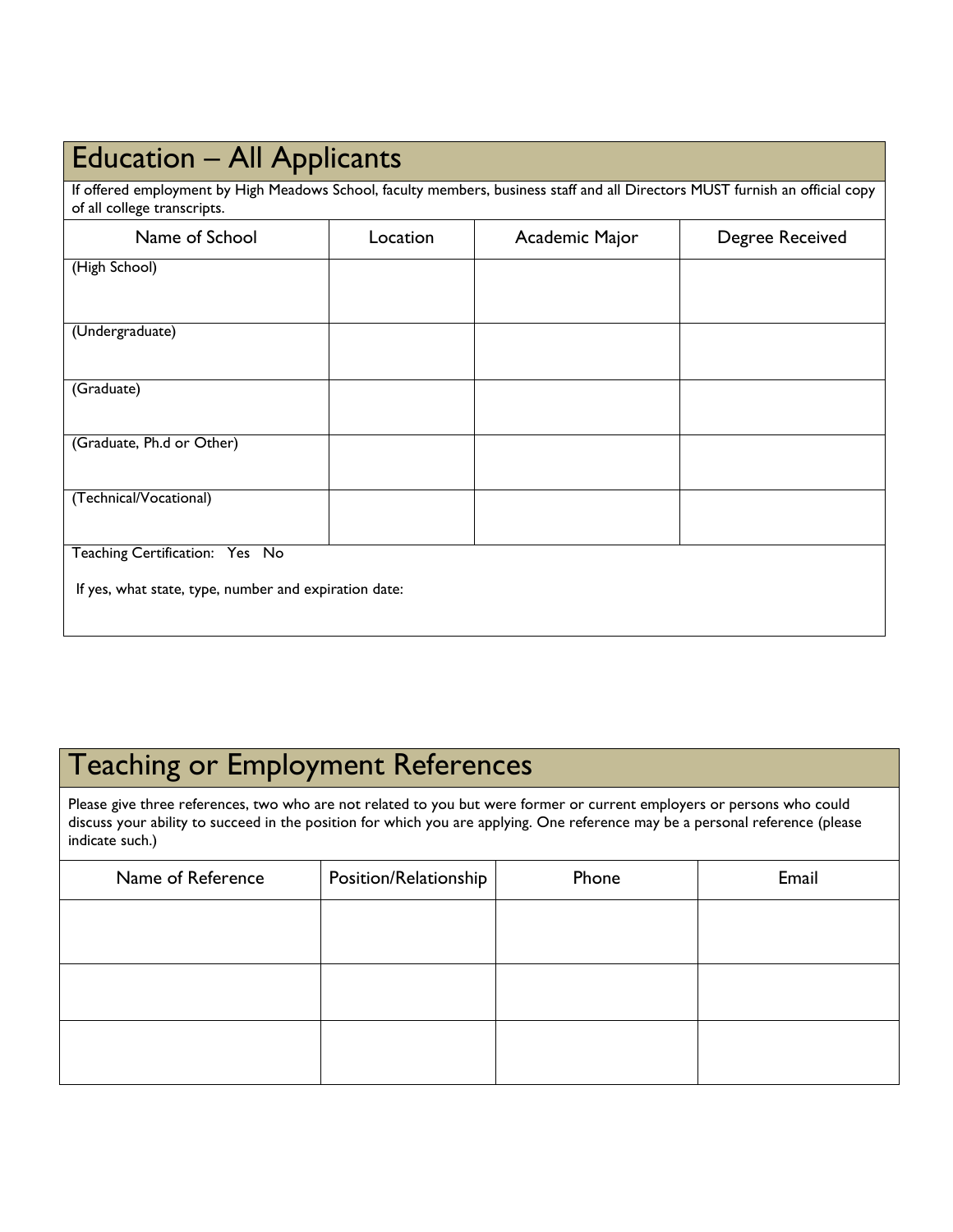| Prior Work History (List last or present employer first. For all teaching positions, list grade level or subject                                                                                                                                                                                                                                 |                        |  |                                              |  |            |  |
|--------------------------------------------------------------------------------------------------------------------------------------------------------------------------------------------------------------------------------------------------------------------------------------------------------------------------------------------------|------------------------|--|----------------------------------------------|--|------------|--|
| areas.) If more space is needed, write on a separate page. You may attach a resume in addition to completing the following. Please<br>provide an explanation for any gaps in employment history. References will be checked and i<br>confidential and school property. Please indicate if you do not want us to contact prior employers and why. |                        |  |                                              |  |            |  |
| Employer:                                                                                                                                                                                                                                                                                                                                        |                        |  | From: $\frac{10}{100}$ to $\frac{100}{100}$  |  |            |  |
| Address:                                                                                                                                                                                                                                                                                                                                         |                        |  |                                              |  |            |  |
| Job Title and Duties:                                                                                                                                                                                                                                                                                                                            |                        |  |                                              |  |            |  |
| Supervisor and Supervisor's Email:                                                                                                                                                                                                                                                                                                               |                        |  |                                              |  |            |  |
| Reason for Leaving:                                                                                                                                                                                                                                                                                                                              |                        |  |                                              |  |            |  |
| Employer:                                                                                                                                                                                                                                                                                                                                        |                        |  | From: Month/Year to Month/Year               |  |            |  |
| Address:                                                                                                                                                                                                                                                                                                                                         |                        |  |                                              |  |            |  |
| Job Title and Duties:                                                                                                                                                                                                                                                                                                                            |                        |  |                                              |  |            |  |
| Supervisor and Supervisor's Email:                                                                                                                                                                                                                                                                                                               |                        |  |                                              |  |            |  |
| Reason for Leaving:                                                                                                                                                                                                                                                                                                                              | Do not contact: $\_\_$ |  |                                              |  |            |  |
| Employer:                                                                                                                                                                                                                                                                                                                                        |                        |  | From: Month/Year to Month/Year               |  |            |  |
| Address:                                                                                                                                                                                                                                                                                                                                         |                        |  |                                              |  |            |  |
| Job Title and Duties:                                                                                                                                                                                                                                                                                                                            |                        |  |                                              |  |            |  |
| Supervisor and Supervisor's Email:                                                                                                                                                                                                                                                                                                               |                        |  |                                              |  |            |  |
| Reason for Leaving:                                                                                                                                                                                                                                                                                                                              | Do not contact:_       |  |                                              |  |            |  |
| Employer:                                                                                                                                                                                                                                                                                                                                        |                        |  | From: _______________ to _____<br>Month/Year |  | Month/Year |  |
| Address:                                                                                                                                                                                                                                                                                                                                         |                        |  |                                              |  |            |  |
| Job Title and Duties:                                                                                                                                                                                                                                                                                                                            |                        |  |                                              |  |            |  |
| Supervisor and Supervisor's Email:                                                                                                                                                                                                                                                                                                               |                        |  |                                              |  |            |  |
| Reason for Leaving:                                                                                                                                                                                                                                                                                                                              |                        |  |                                              |  |            |  |
| Have you ever been terminated or asked to resign from employment? Yes No                                                                                                                                                                                                                                                                         |                        |  | If yes, which employer and why?              |  |            |  |
| Please list any Maintenance / Service / Office equipment, tools, or vehicles you can operate and your Computer Software skills:                                                                                                                                                                                                                  |                        |  |                                              |  |            |  |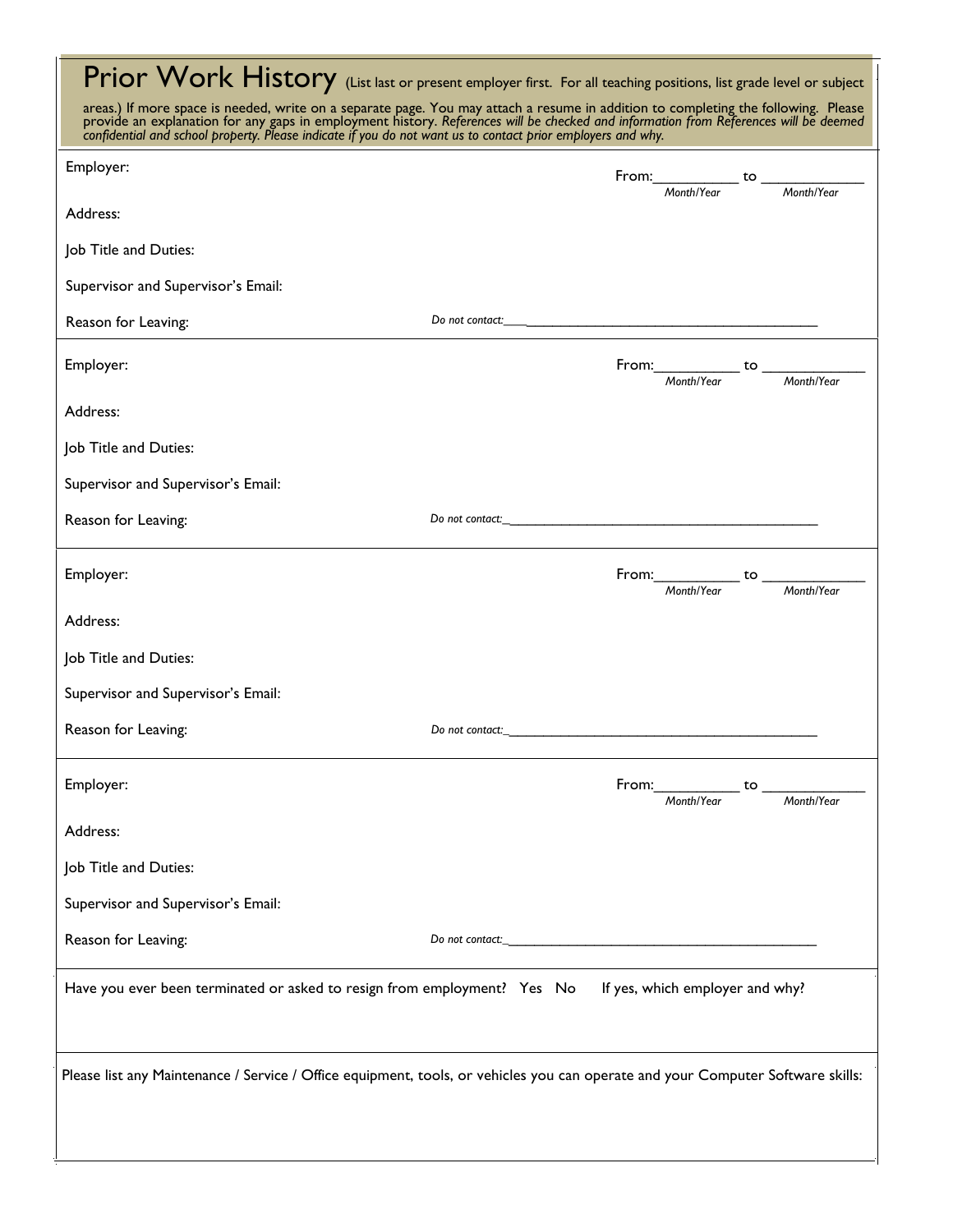What interests you most about this position and what relevant experiences do you have that you feel would make you successful?

How does your experience and skill set address specific elements of the position? Are there any aspects of the position with which you are uncomfortable or unfamiliar?

How do you feel you could promote the High Meadows mission and philosophy in your work?

Is there anything else you would like to share about your experience and qualifications?